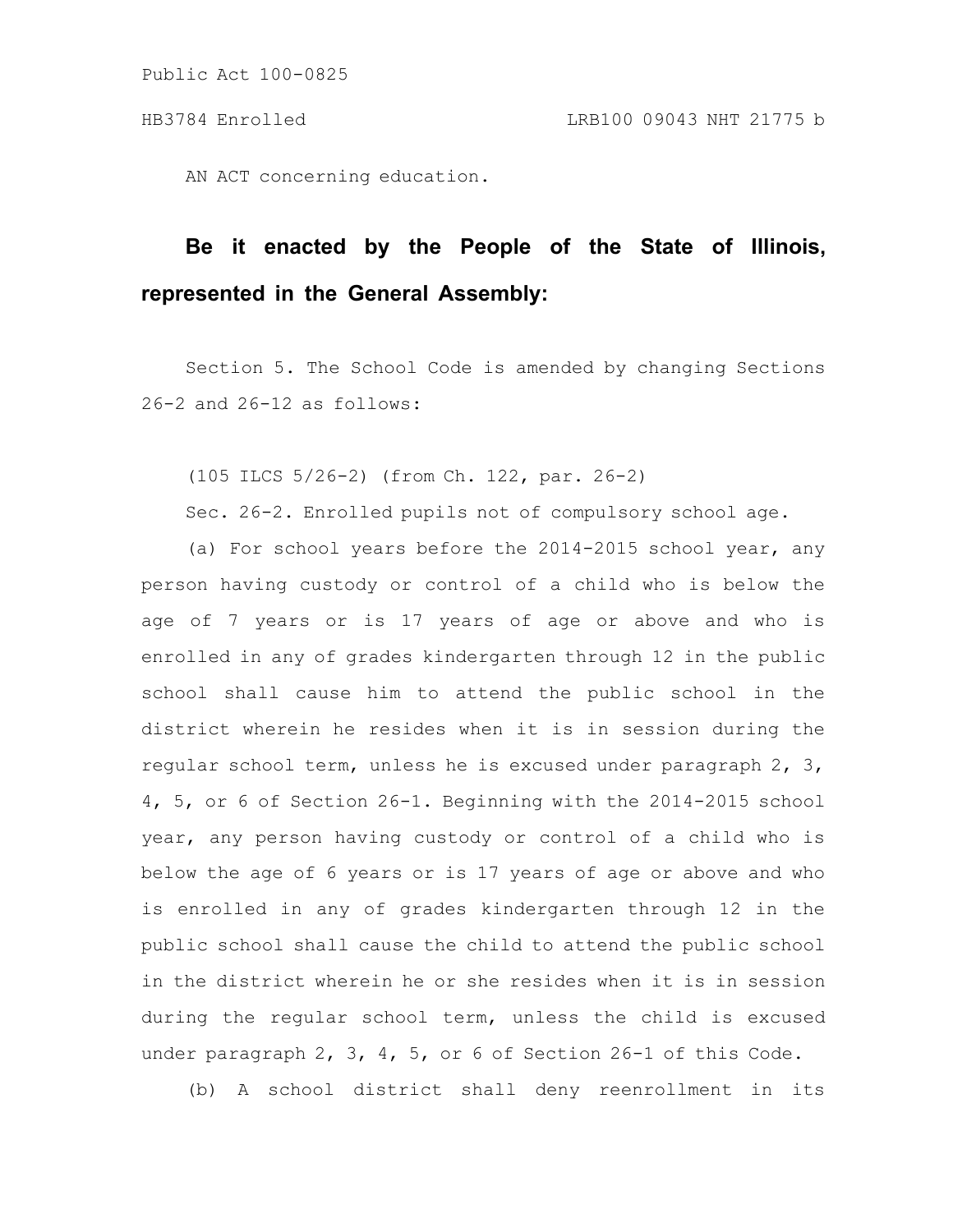secondary schools to any child 19 years of age or above who has dropped out of school and who could not, because of age and lack of credits, attend classes during the normal school year and graduate before his or her twenty-first birthday. A district may, however, enroll the child in a graduation incentives program under Section 26-16 of this Code or an alternative learning opportunities program established under Article 13B. No child shall be denied reenrollment for the above reasons unless the school district first offers the child due process as required in cases of expulsion under Section 10-22.6. If a child is denied reenrollment after being provided with due process, the school district must provide counseling to that child and must direct that child to alternative educational programs, including adult education programs, that lead to graduation or receipt of a high school equivalency certificate.

(c) A school or school district may deny enrollment to a student 17 years of age or older for one semester meet minimum academic standards if all of the conditions are met:

(1) The student achieved a grade point average than "D" (or its equivalent) in the semester prior to the current semester.

(2) The student and the student's parent or guardian given written notice warning that the student  $failing academically and is subject to$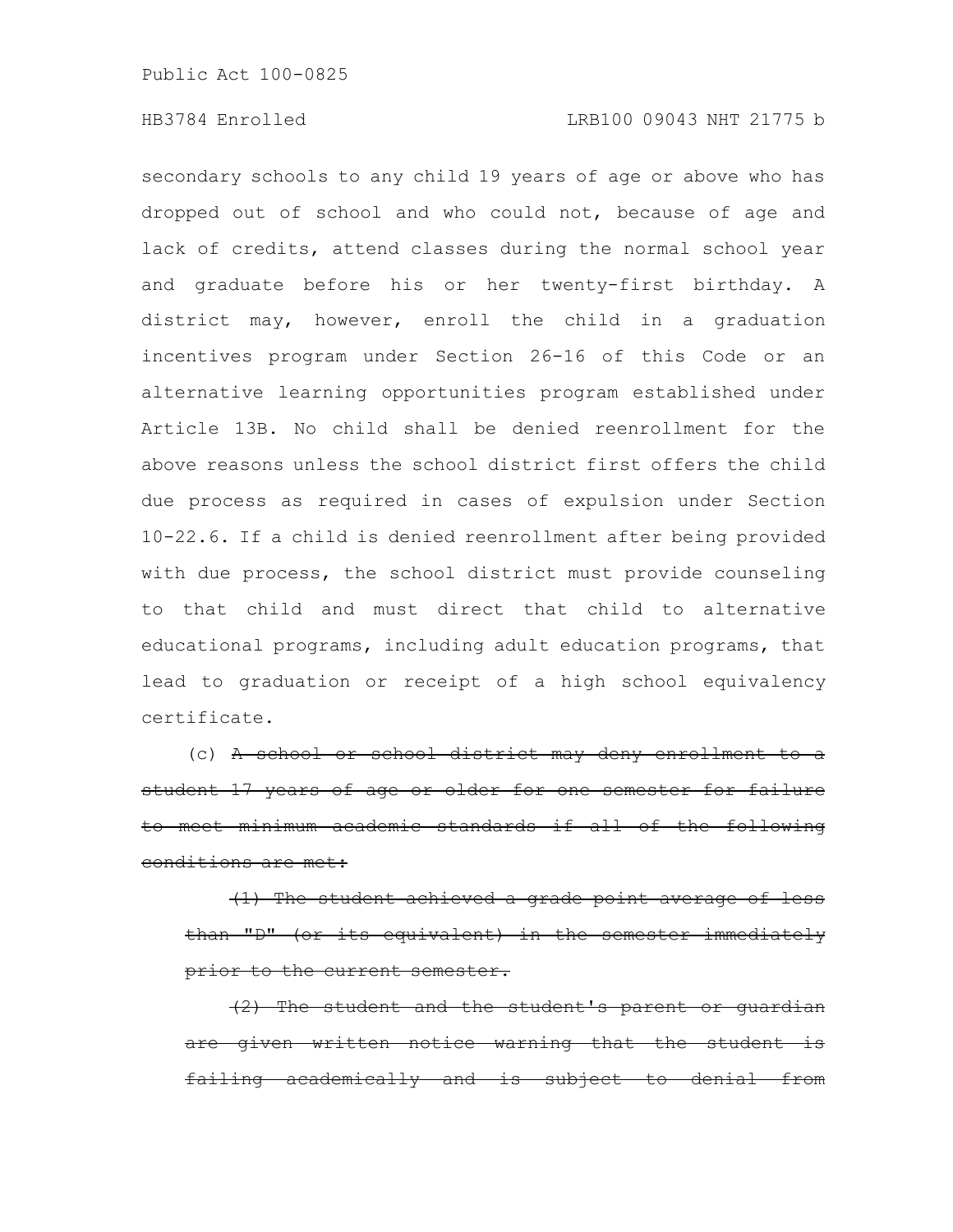enrollment for one semester unless a "D" average (or its equivalent) or better is attained in the current semester.

(3) The parent or guardian is provided with the right to appeal the notice, as determined by the State Board of Education in accordance with due process.

(4) The student is provided with an academic improvement plan and academic remediation services.

(5) The student fails to achieve a "D" average (or its equivalent) or better in the current semester.

A school or school district may deny enrollment to a student 17 years of age or older for one semester for failure to meet minimum attendance standards if all of the following conditions are met:

(1) The student was absent without valid cause for 20% or more of the attendance days in the semester immediately prior to the current semester.

(2) The student and the student's parent or guardian are given written notice warning that the student is subject to denial from enrollment for one semester unless the student is absent without valid cause less than 20% of the attendance days in the current semester.

(3) The student's parent or guardian is provided with the right to appeal the notice, as determined by the State Board of Education in accordance with due process.

(4) The student is provided with attendance remediation services, including without limitation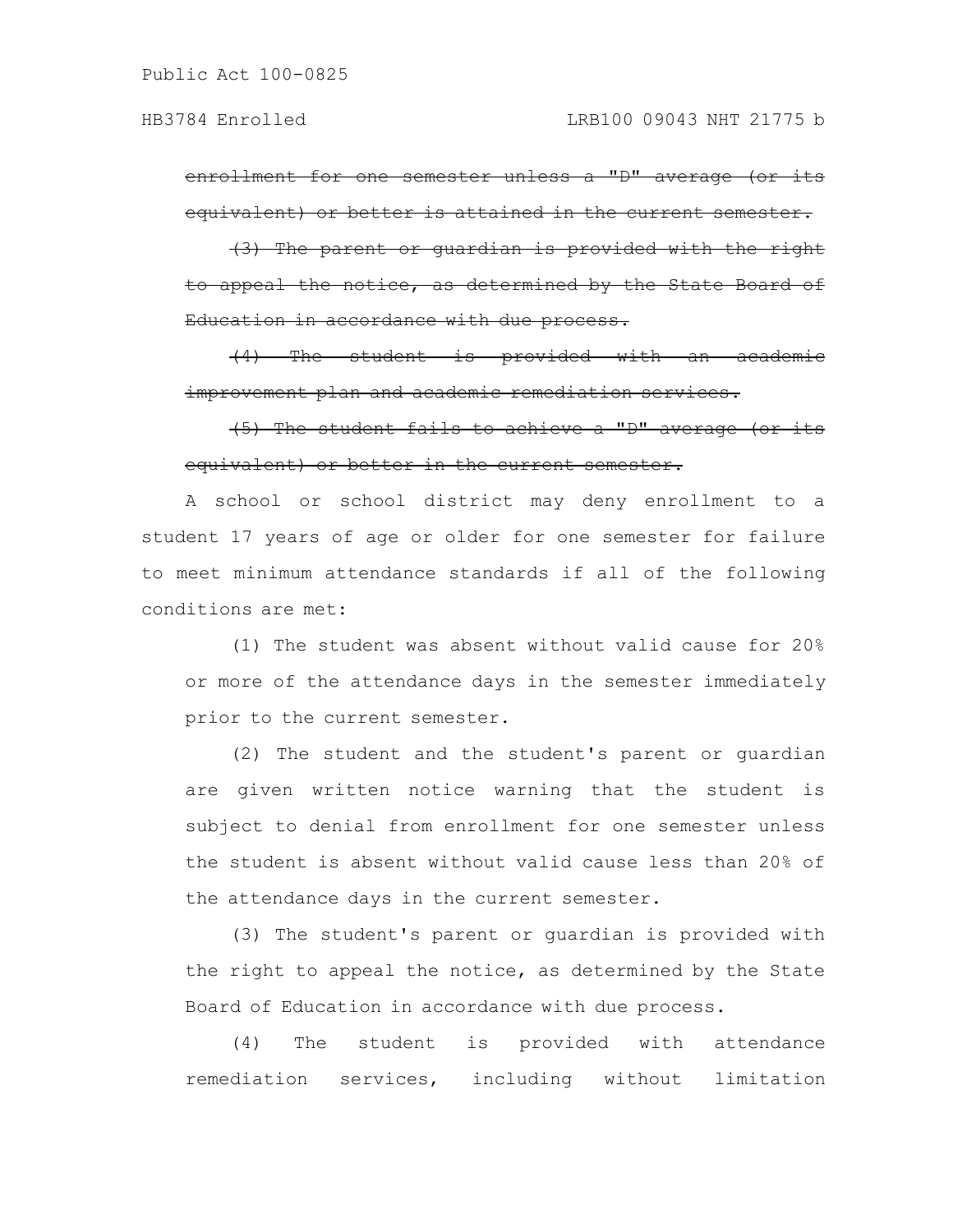## HB3784 Enrolled LRB100 09043 NHT 21775 b

assessment, counseling, and support services.

(5) The student is absent without valid cause for 20% or more of the attendance days in the current semester.

A school or school district may not deny enrollment to a student (or reenrollment to a dropout) who is at least 17 years of age or older but below 19 years for more than one consecutive semester for failure to meet academic or attendance standards.

(d) No child may be denied enrollment or reenrollment under this Section in violation of the federal Individuals with Disabilities Education Act or the Americans with Disabilities Act.

(e) In this subsection (e), "reenrolled student" means a dropout who has reenrolled full-time in a public school. Each school district shall identify, track, and report on the educational progress and outcomes of reenrolled students as a subset of the district's required reporting on all enrollments. A reenrolled student who again drops out must not be counted again against a district's dropout rate performance measure. The State Board of Education shall set performance standards for programs serving reenrolled students.

(f) The State Board of Education shall adopt any rules necessary to implement the changes to this Section made by Public Act 93-803.

(Source: P.A. 98-544, eff. 7-1-14; 98-718, eff. 1-1-15.)